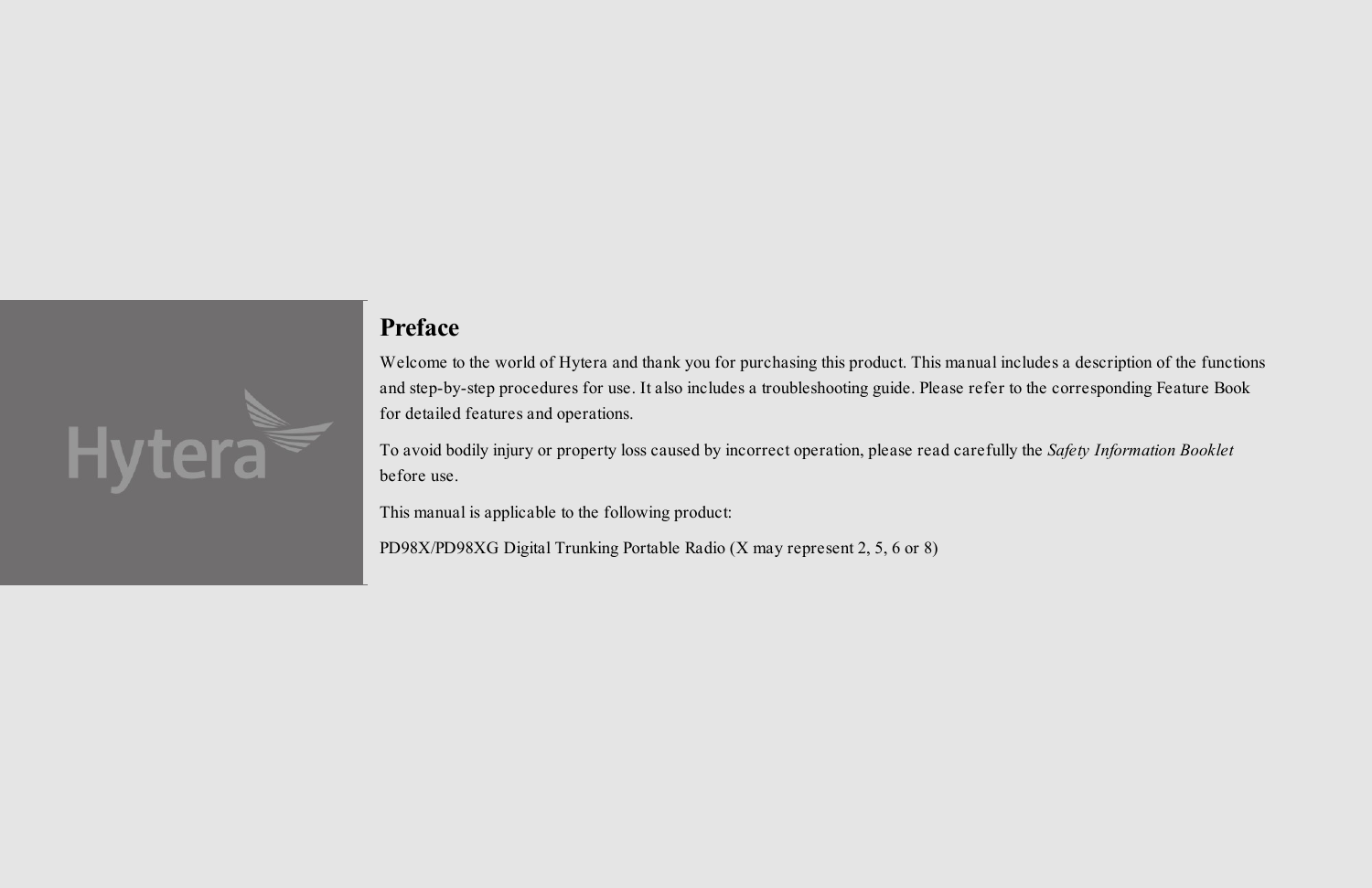## **Copyright Information**

Hytera is the trademark or registered trademark of Hytera Communications Corporation Limited (the Company) in People's Republic of China (PRC) and/or other countries or areas. The Company retains the ownership of its trademarks and product names. All other trademarks and/or product names that may be used in this manual are properties of their respective owners.

The product described in this manual may include the Company's computer programs stored in memory or other media. Laws in PRC and/or other countries or areas protect the exclusive rights of the Company with respect to its computer programs. The purchase of this product shall not be deemed to grant, either directly or by implication, any rights to the purchaser regarding the Company's computer programs. The Company's computer programs may not be copied, modified, distributed, decompiled, or reverseengineered in any manner without the prior written consent of the Company.

### **Disclaimer**

The Company endeavors to achieve the accuracy and completeness of this manual, but no warranty of accuracy or reliability is given. All the specifications

and designs are subject to change without notice due to continuous technology development. No part of this manual may be copied, modified, translated, or distributed in any manner without the prior written consent of the Company.

We do not guarantee, for any particular purpose, the accuracy, validity, timeliness, legitimacy or completeness of the Third Party products and contents involved in this manual.

If you have any suggestions or would like to receive more information, please visit our website at: http://www.hytera.com.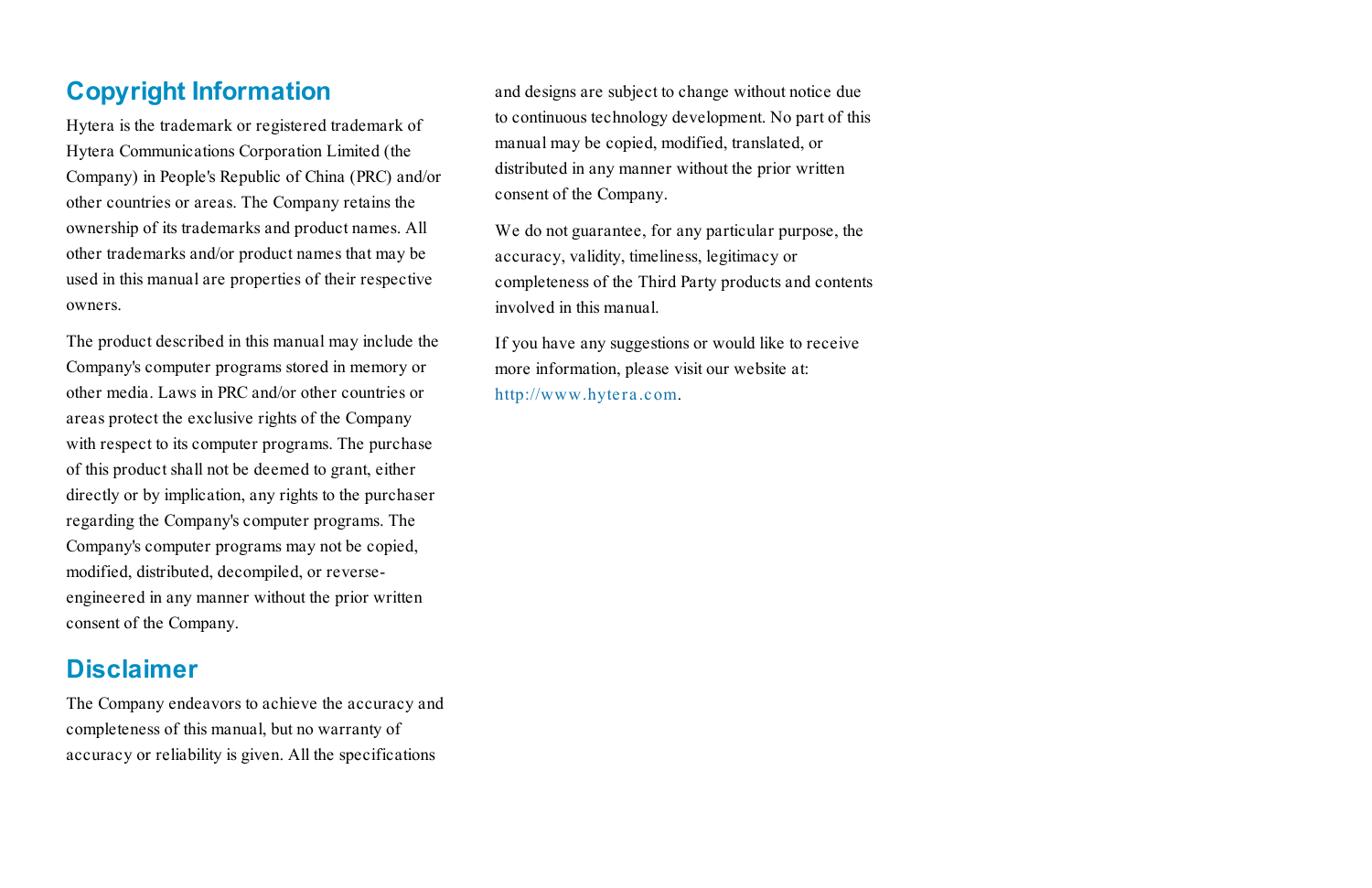## **Copyright Information**

Hytera is the trademark or registered trademark of Hytera Communications Corporation Limited (the Company) in People's Republic of China (PRC) and/or other countries or areas. The Company retains the ownership of its trademarks and product names. All other trademarks and/or product names that may be used in this manual are properties of their respective owners.

The product described in this manual may include the Company's computer programs stored in memory or other media. Laws in PRC and/or other countries or areas protect the exclusive rights of the Company with respect to its computer programs. The purchase of this product shall not be deemed to grant, either directly or by implication, any rights to the purchaser regarding the Company's computer programs. The Company's computer programs may not be copied, modified, distributed, decompiled, or reverseengineered in any manner without the prior written consent of the Company.

### **Disclaimer**

The Company endeavors to achieve the accuracy and completeness of this manual, but no warranty of accuracy or reliability is given. All the specifications

and designs are subject to change without notice due to continuous technology development. No part of this manual may be copied, modified, translated, or distributed in any manner without the prior written consent of the Company.

We do not guarantee, for any particular purpose, the accuracy, validity, timeliness, legitimacy or completeness of the Third Party products and contents involved in this manual.

If you have any suggestions or would like to receive more information, please visit our website at: http://www.hytera.com.

#### **FCC Statement**

This equipment has been tested and found to comply with the limits for a Class B digital device, pursuant to part 15 of FCC Rules. These limits are designed to provide reasonable protection against harmful interference in a residential installation. This equipment generates and can radiate radio frequency energy. If not installed and used in accordance with the instructions, it may cause harmful interference to radio communications. However, there is no guarantee that interference will not occur in a particular installation. Verification of harmful

interference by this equipment to radio or television reception can be determined by turning it off and then on. The user is encouraged to try to correct the interference by one or more of the following measures:

- · Reorient or relocate the receiving antenna. Increase the separation between the equipment and receiver.
- · Connect the equipment into an outlet on a different circuit to that of the receiver's outlet.
- · Consult the dealer or an experienced radio/TV technician for help.

Operation is subject to the following two conditions:

- · This device may not cause harmful interference.
- · This device must accept any interference received, including interference that may cause undesired operation.

Note: Changes or modifications to this unit not expressly approved by the party responsible for compliance could void the user's authority to operate the equipment.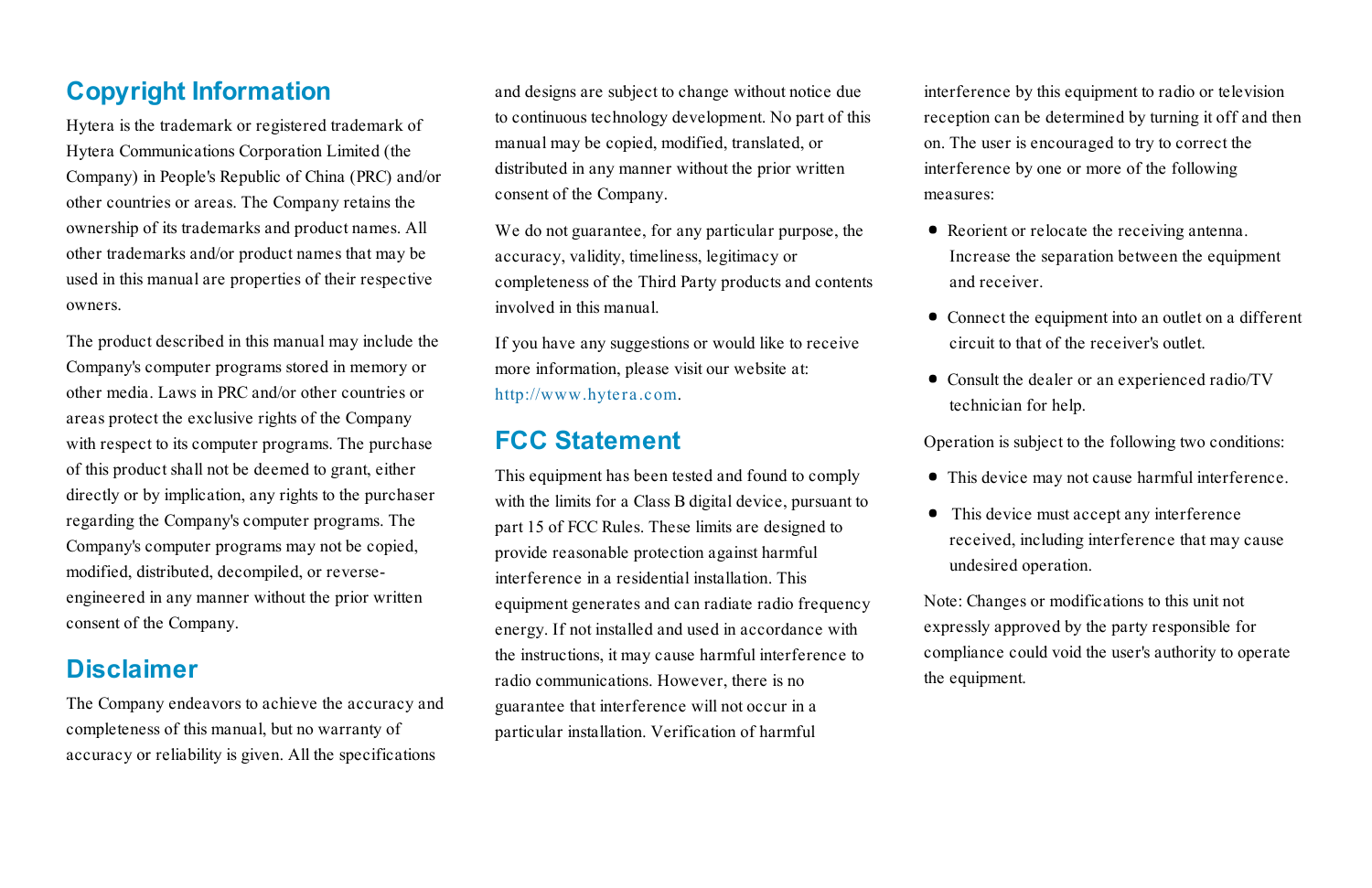# **Compliance with RF Exposure Standards**

Hytera's portable radio complies with the following RF energy exposure standards and guidelines:

- · United States Federal Communications Commission, Code of Federal Regulations; 47 CFR § 1.1307, 1.1310 and 2.1093.
- · American National Standards Institute (ANSI) / Institute of Electrical and Electronic Engineers (IEEE) C95. 1:2005; Canada RSS102 Issue 5 March 2015.
- · Institute of Electrical and Electronic Engineers (IEEE) C95.1:2005 Edition

# **RF Exposure Compliance and Control Guidelines and Operating Instructions**

To control your exposure and ensure compliance with the occupational/controlled environment exposure limits always adhere to the following procedures.

Guidelines:

- · Do not remove the RF Exposure Label from the device.
- · User awareness instructions should accompany device when transferred to other users.
- · Do not use this device if the operational requirements described herein are not met.

Operating Instructions:

- · Transmit no more than the rated duty factor of 50% of the time. To transmit (talk), push the **Push-To-Talk** (**PTT**) button. To receive calls, release the **PTT** button. Transmitting 50% of the time, or less, is important because the radio generates measurable RF energy only when transmitting (in terms of measuring for standards compliance).
- Keep the radio unit at least 2.5 cm away from the face. Keeping the radio at the proper distance is important as RF exposure decreases with distance from the antenna. The antenna should be kept away from the face and eyes.
- · When worn on the body, always place the radio in a Hytera-approved holder, holster, case, or body harness or by use of the correct clip for this product. Use of non-approved accessories may result in exposure levels which exceed the FCC's

occupational/controlled environmental RF exposure limits.

- · Use of non-approved antennas, batteries, and accessories causes the radio to exceed the FCC RF exposure guidelines.
- · Contact your local dealer for the product's optional accessories.

## **IC Statement**

The device has been tested and complies with SAR limits, users can obtain Canadian information on RF exposure and compliance

Après examen de ce matériel aux conformité aux limites DAS et/ou aux limites d'intensité de champ RF, les utilisateurs peuvent sur l'exposition aux radiofréquences et la conformité and compliance d'acquérir les informations correspondantes

This device complies with Industry Canada licenseexempt RSS standard(s). Operation is subject to the following two conditions:

· This device may not cause harmful interference.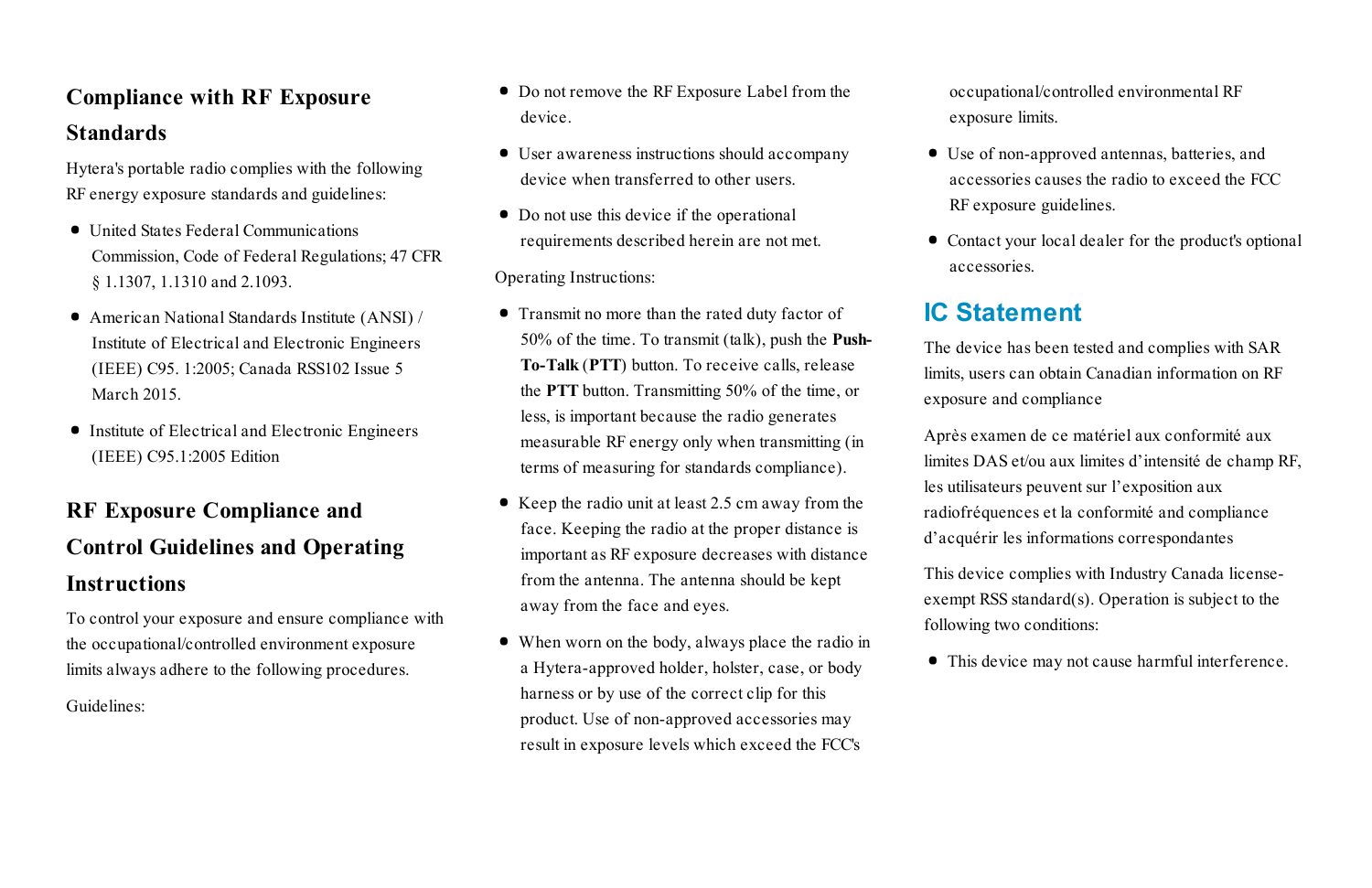· This device must accept any interference received, including interference that may cause undesired operation.

Le présent appareil est conforme aux CNR d'Industrie Canada applicables aux appareils radio exempts de licence. L'exploitation est autorisée aux deux conditions suivantes: (1) l'appareil ne doit pas produire de brouillage, et (2) l'utilisateur de l'appareil doit accepter tout brouillage radioélectrique subi, même si le brouillage est susceptible d'en compromettre le fonctionnement

## **EU Regulatory Conformance**

As certified by the qualified laboratory, the product is in compliance with the essential requirements and other relevant provisions of the following directives: 1999/5/EC or 2014/53/EU, 2006/66/EC, 2011/65/EU, and 2012/19/EU.

Please note that the above information is applicable to EU countries only.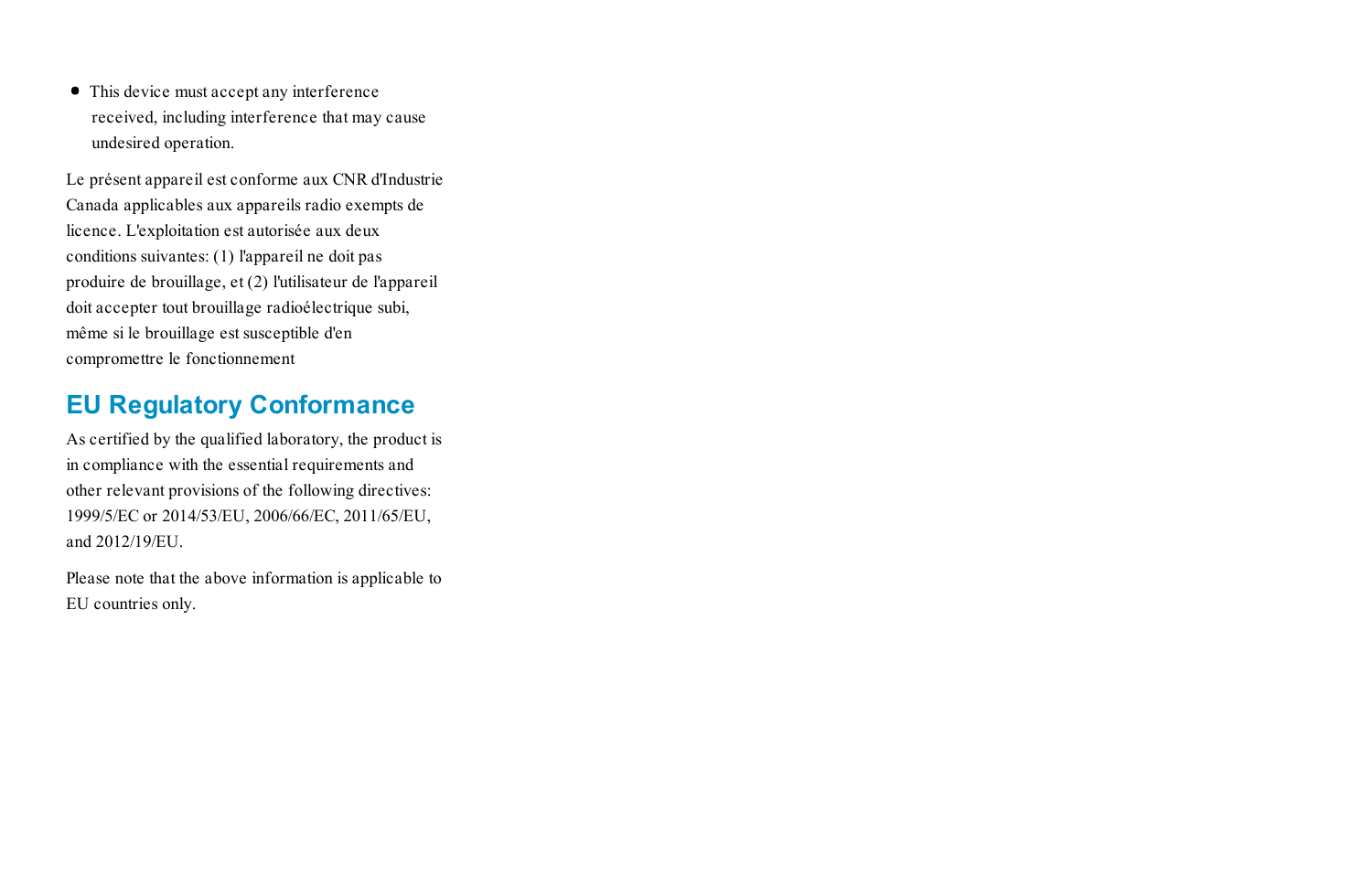# **Contents**

|                                                                                    | $\overline{2}$          |
|------------------------------------------------------------------------------------|-------------------------|
|                                                                                    | $\overline{2}$          |
|                                                                                    | $\overline{2}$          |
|                                                                                    | 3                       |
| LED Indicator                                                                      | $\overline{4}$          |
|                                                                                    | $\overline{\mathbf{4}}$ |
| Attaching the Antenna                                                              | $\overline{4}$          |
| Installing the Micro SD card                                                       | 5                       |
| Attaching the Battery                                                              | 5                       |
| Attaching the Belt Clip                                                            | 5                       |
| Attaching the Accessories                                                          | 5                       |
|                                                                                    | 6                       |
| Checking the Battery Power                                                         | $\overline{7}$          |
|                                                                                    | $\overline{7}$          |
| Turning On/Off the Radio                                                           | $\overline{7}$          |
| Registering with BS                                                                | $\overline{7}$          |
| Adjusting the Volume                                                               | $\overline{7}$          |
| Inputting via Keypad                                                               | $\overline{7}$          |
| Locking or Unlocking Keys and Knobs                                                | 8                       |
| Selecting a Subgroup                                                               | 8                       |
| Selecting a Group Contact                                                          | 8                       |
| Creating a Private Contact                                                         | 8                       |
|                                                                                    | 8                       |
| Group Call $\ldots \ldots \ldots \ldots \ldots \ldots \ldots \ldots \ldots \ldots$ | 9                       |
|                                                                                    | 9                       |

|                              | 10 |
|------------------------------|----|
|                              | 10 |
| Sending a Text Message       | 10 |
| Sending a Quick Text Message | 10 |
| Sending a Status Message     | 10 |
| Viewing a Received Message   | 10 |
|                              | 11 |
|                              | 13 |
| Product Cleaning             | 13 |
|                              | 13 |
|                              |    |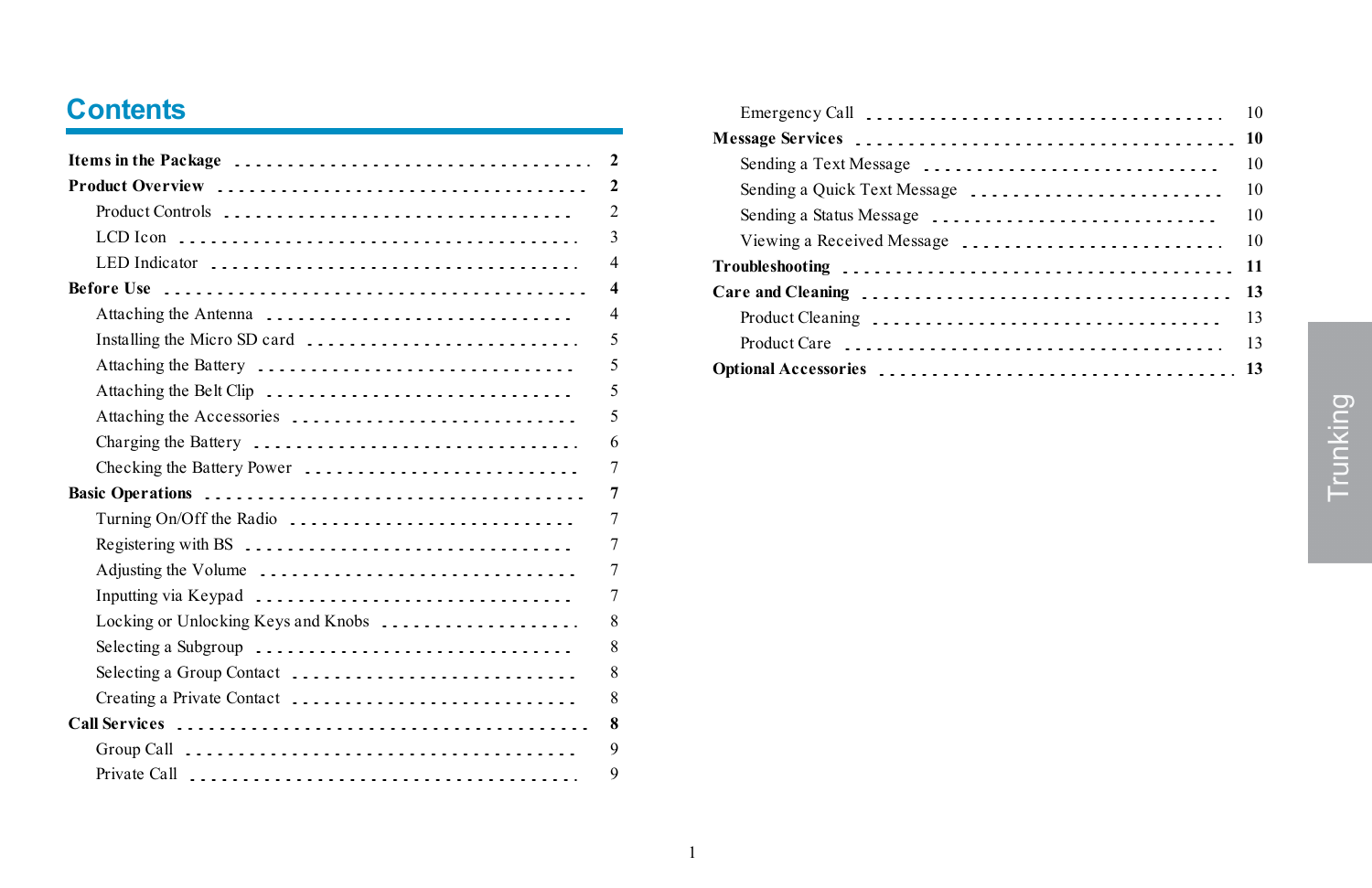# <span id="page-6-0"></span>**Items in the Package**

Please unpack carefully and check that all items listed below are received. If any item is missing or damaged, please contact your dealer.



### Note

- · The pictures in this manual are for reference only.
- The frequency band is marked on the antenna label; if unavailable, see the label on the radio.

# <span id="page-6-2"></span><span id="page-6-1"></span>**Product Overview**



| No.            | <b>Part Name</b>          | No. | <b>Part Name</b>                 |
|----------------|---------------------------|-----|----------------------------------|
| 1              | Side Key 1 (SK1)          | 12  | <b>LED</b> Indicator             |
| $\overline{2}$ | Push-to-Talk (PTT)<br>Key | 13  | Antenna                          |
| 3              | Side Key 2 (SK2)          | 14  | On-Off/Volume<br>Control Knob    |
| 4              | Top Key (TK)              | 15  | Accessory<br>Connector           |
| 5              | Group Selector<br>Knob    | 16  | Back Key                         |
| 6              | Microphone                | 17  | BackDial/End/<br>Home Screen Key |
| $\overline{7}$ | <b>LCD</b> Display        | 18  | Up Key                           |
| 8              | OK/Menu Key               | 19  | Down Key                         |
| 9              | Answer/Redial/Call<br>Key | 20  | <b>Battery Latch</b>             |
| 10             | Speaker                   | 21  | <b>Belt Clip</b>                 |
| 11             | Numeric Keypad            | 22  | Battery                          |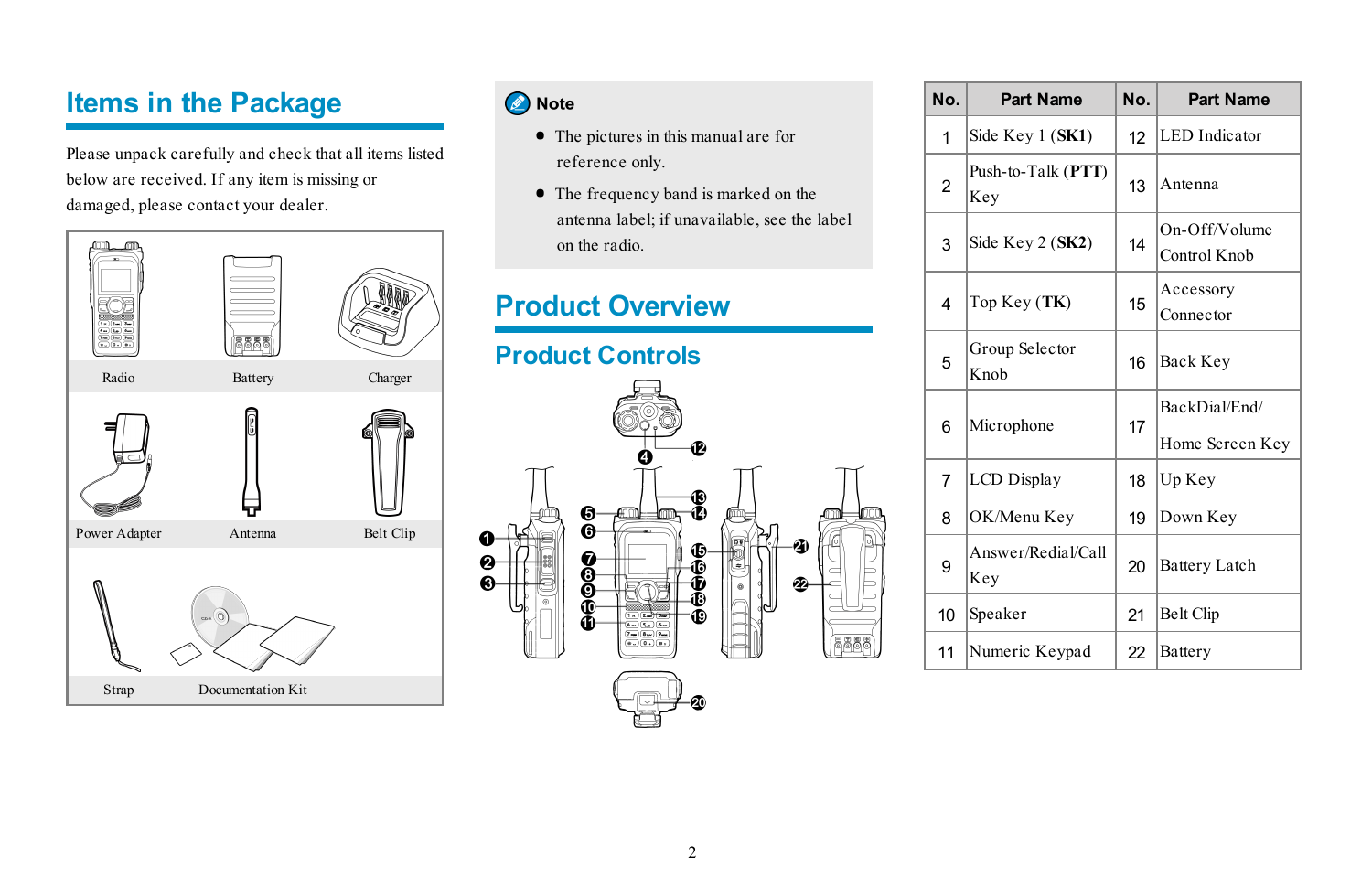## **O** Note

You can adapt your radio to use the **TK**, **SK1**, and **SK2** as shortcuts to various radio features by requesting your dealer to program the keys. For the detailed introduction, refer to the corresponding Feature Book included with the product.

# <span id="page-7-0"></span>**LCD Icon**

| Icon | <b>Radio Status</b>                                                          |
|------|------------------------------------------------------------------------------|
| ٥ij  | The GPS feature is enabled, and the radio<br>receives GPS data-              |
| ់)   | The GPS feature is enabled, but the radio<br>receives no GPS data            |
| m    | The number of bars $(0-3)$ indicates the<br>charge remaining in the battery. |
| IL.  | The radio is set at Low power.                                               |
| 田    | The radio is set at High power.                                              |
|      | An accessory is connected.                                                   |

| Icon       | <b>Radio Status</b>                                                                                             |
|------------|-----------------------------------------------------------------------------------------------------------------|
| 扫          | One or more work orders are received.                                                                           |
| O          | The maximum number of saved work orders<br>is reached                                                           |
| TM-<br>DW  | The radio register switch multiple base<br>stations (BSs) connected via the network.                            |
| TM-<br>DL. | The radio registers with a single BS.                                                                           |
| Δ          | The radio is in emergency alarm mode.                                                                           |
| 8          | The radio is roaming.                                                                                           |
| ГY         | The Encrypt feature is enabled.                                                                                 |
| S          | The radio is hunting. This icon will not<br>appear during the Background Hunt,<br>HomeStation Hunt or Handover. |
| V,         | The Voice Operated Transmit (VOX)<br>feature is enabled                                                         |
| 9          | There is/are missed call(s).                                                                                    |

| Icon         | <b>Radio Status</b>                                                              |
|--------------|----------------------------------------------------------------------------------|
| ⊠            | There is/are unread short message(s).                                            |
| ✕            | The Inbox is full                                                                |
| ⊠            | There is/are unread status message(s).                                           |
| Β            | The BT feature is enabled.                                                       |
| B            | The wireless device is connected                                                 |
| $T_{\times}$ | There is no signal in TM-DW mode.                                                |
| $T_{all}$    | The number of bars $(1-4)$ indicates the radio<br>signal strength in TM-DW mode. |
| o×.          | There is no signal in TM-DL mode.                                                |
| أأأرده       | The number of bars $(1-4)$ indicates the radio<br>signal strength in TM-DL mode. |
| 响            | The speaker is unmuted.                                                          |
| Ωï           | The radio operates in silent mode.                                               |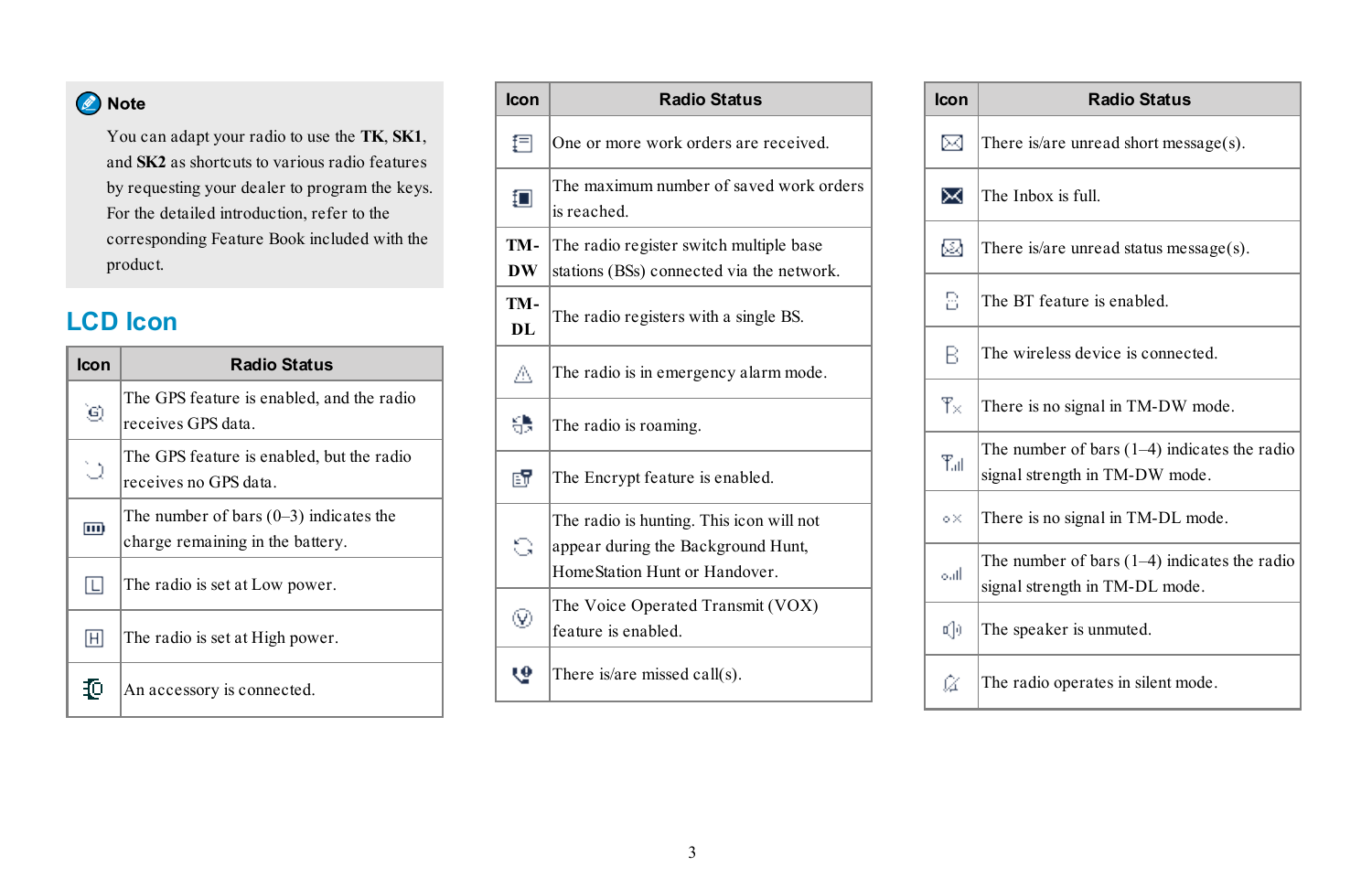| Icon      | <b>Radio Status</b>                                                     |
|-----------|-------------------------------------------------------------------------|
| Q         | The Loudness and Quality Optimizer (LQO)<br>feature is enabled          |
| ₹         | The Call Divert feature is enabled                                      |
| ═         | A half-duplex private call is in progress.                              |
| B         | The Mode Automatic Switch feature is<br>enabled                         |
| ГIJ       | No Micro SD card is detected                                            |
| Δ         | A private call is in progress or a private<br>contact is in the contact |
| 83        | A group call is in progress or a group contact<br>is in the contact     |
| <b>SR</b> | An all call is in progress.                                             |
|           | An include call is in progress.                                         |

# <span id="page-8-0"></span>**LED Indicator**

| <b>LED</b> Indication                              | <b>Radio Status</b>                                                                                                                                                               |
|----------------------------------------------------|-----------------------------------------------------------------------------------------------------------------------------------------------------------------------------------|
| Flashes green                                      | Being turned on.                                                                                                                                                                  |
| Flashes green slowly                               | Standby.                                                                                                                                                                          |
| Glows green                                        | Receiving.                                                                                                                                                                        |
| Glows red                                          | Transmitting.                                                                                                                                                                     |
| Flashes red (on the<br>calling radio)              | Establishing a call.                                                                                                                                                              |
| Flashes orange<br>rapidly (on the called<br>radio) | Establishing a Full Off Air<br>Call Set-Up (FOACSU)<br>private call.                                                                                                              |
| Flashes orange slowly Hunting.                     |                                                                                                                                                                                   |
| Glows orange                                       | Call hang time: No voice is<br>being transmitted or received<br>on the traffic channel during<br>a call. Within such a period,<br>you can press and hold the<br>PTT key to speak. |
| Glows blue                                         | The BT feature is being<br>enabled                                                                                                                                                |
| Flashes blue every 3s                              | The BT feature is enabled,<br>but no wireless device is                                                                                                                           |

| <b>LED</b> Indication | <b>Radio Status</b>     |
|-----------------------|-------------------------|
|                       | connected               |
| Flashes blue every    | The wireless device is  |
| 1.5s                  | connected               |
| Flashes blue every    | The BT feature is being |
| 0 <sub>1s</sub>       | disabled                |

# <span id="page-8-2"></span><span id="page-8-1"></span>**Before Use**

## **Attaching the Antenna**

## $\sqrt{\phantom{a}}$  Caution

- · Rotate the antenna clockwise until hand tight; if over tightened, the antenna or its connector may be damaged.
- · Do not hold the radio by its antenna, as it may reduce the radio performance and life span of the antenna.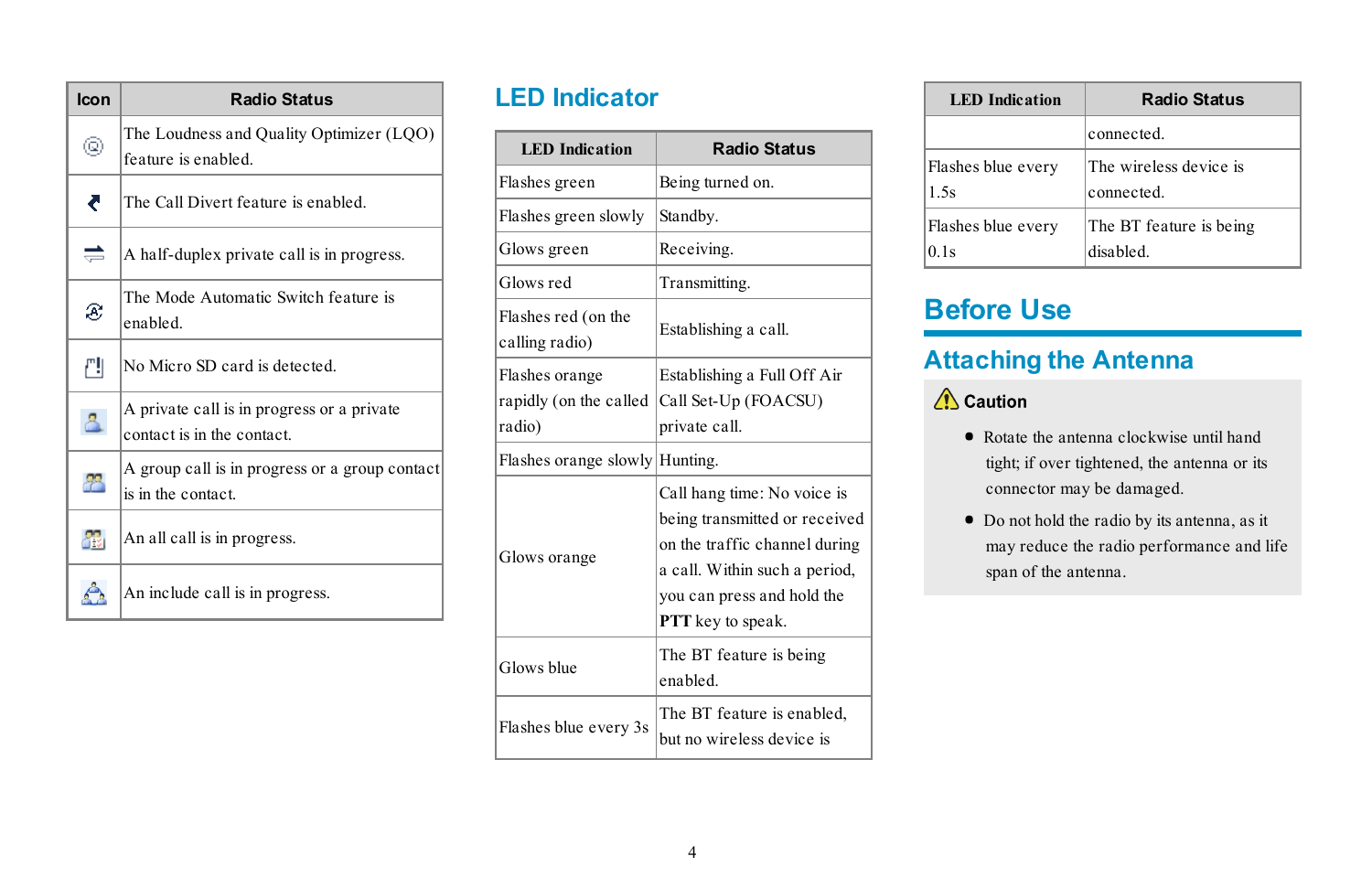

# <span id="page-9-0"></span>**Installing the Micro SD card**

Install the Micro SD card as follows (if required):

1. Loosen the screw fixing the Micro SD card cover, remove the cover, and then place the card in the holder correctly as shown below.



2. Replace the cover and tighten the screw as shown below.



# <span id="page-9-1"></span>**Attaching the Battery**

#### Note

- · Upon power-on, the radio automatically checks if the battery is approved by Hytera and gives a corresponding indication.
- · Using an unapproved battery makes the battery power indication inaccurate and reduces the radio performance.



# <span id="page-9-2"></span>**Attaching the Belt Clip**

- 1. Unfasten the two screws on the back of the radio.
- 2. Align the screw holes on the belt clip with those on the back of the radio, as shown below.
- 3. Tighten the screws.



# <span id="page-9-3"></span>**Attaching the Accessories**

 $\bigwedge$  Caution

For optimal waterproof and dustproof performance:

- · Do not scrape the silicone waterproof pad surrounding the screw hold of the accessory connector.
- · Do close the accessory connector cover and fasten the screw after removing the accessory.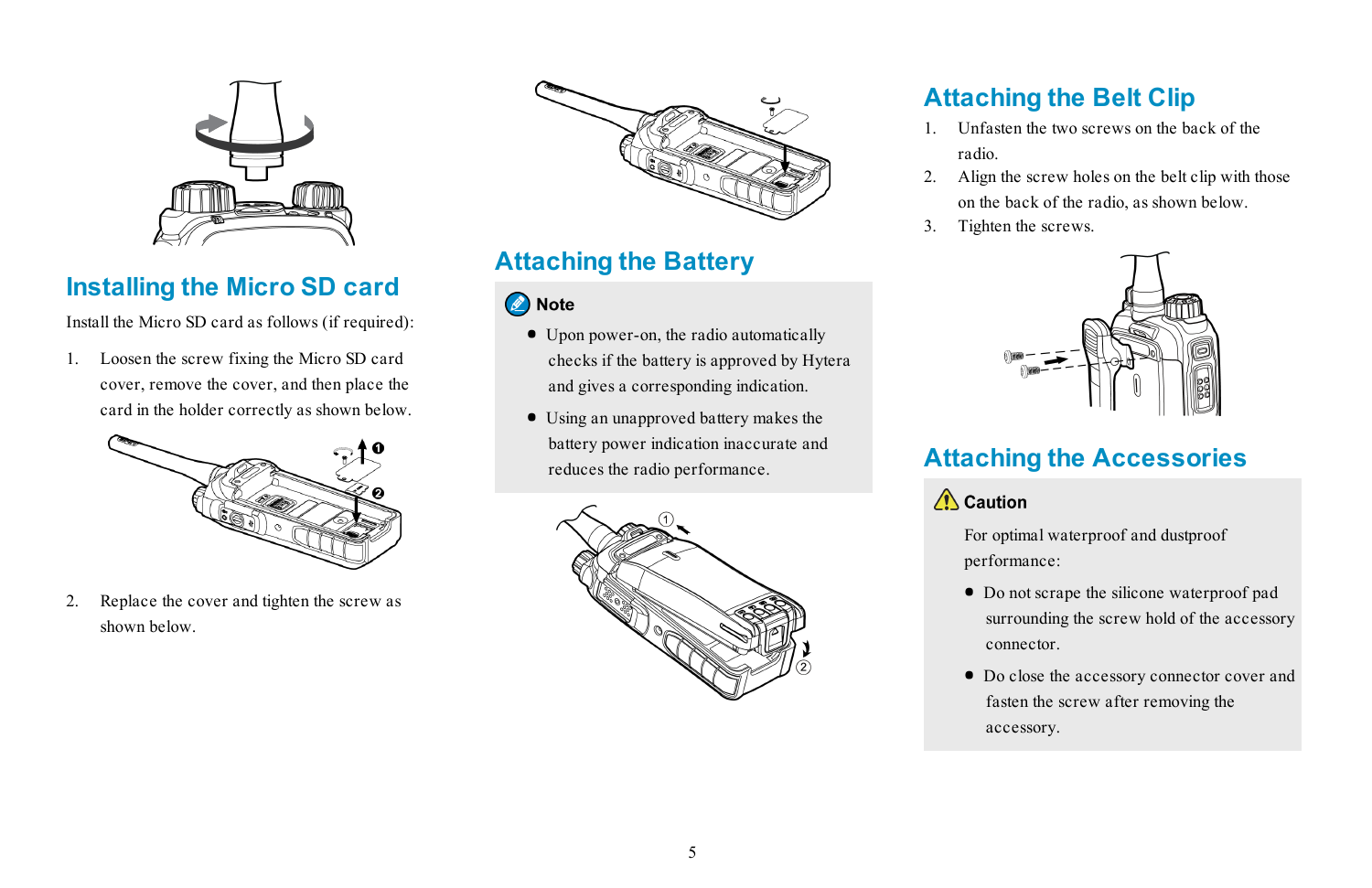1. Loosen the screw fixing the accessory connector cover, and open the cover as shown below.



2. Align the accessory (such as an audio accessory or a programming cable) plug with the accessory connector.



3. Tighten the screw on the accessory plug.



## <span id="page-10-0"></span>**Charging the Battery**

### $\triangle$  Caution

Use the charger specified by Hytera to charge the battery.

Be sure to charge the battery fully before initial use, since reduction of state of charge (SoC) may lead to low battery alarm. You can charge the standalone battery or the radio with battery attached.

It is recommended that your radio remain powered off during charging.



The LED indicator on the charger shows the charging status. For details, see the following table.

| <b>LED Indication</b> | <b>Charging Status</b>                   |
|-----------------------|------------------------------------------|
| Flashes red slowly    | The battery is inserted<br>incorrectly.  |
| Glows red             | The battery is charging.                 |
| Glows orange          | The battery is charged to 90%<br>or more |
| Glows green           | The battery is fully charged.            |
| Flashes red rapidly   | The battery fails to be<br>charged.      |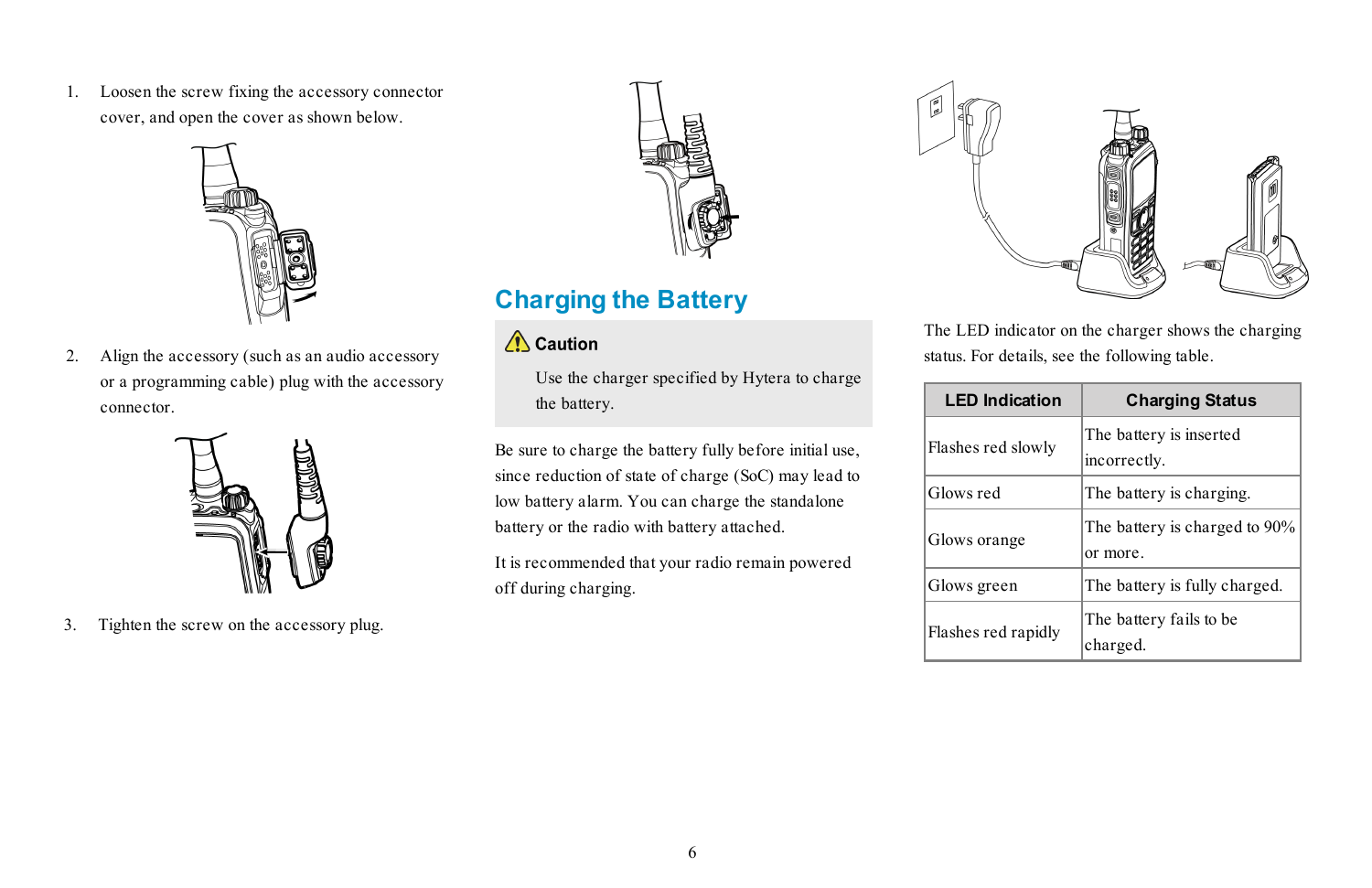# <span id="page-11-0"></span>**Checking the Battery Power**

You can check the current battery power by holding down the **Battery Power Indicator** key programmed by your dealer, and release the key to exit. Battery power indications and alert tone are listed below:

| lcon   | <b>LED Indication/Tone</b>                              |
|--------|---------------------------------------------------------|
| m      | The LED indicator glows green.                          |
| $\Box$ | The LED indicator glows orange.                         |
| □      | The LED indicator glows red.                            |
|        | The LED indicator glows red and an alert<br>tone sounds |

\* The battery runs low. Please recharge or replace the battery.

# <span id="page-11-2"></span><span id="page-11-1"></span>**Basic Operations**

## **Turning On/Off the Radio**



# <span id="page-11-3"></span>**Registering with BS**

Upon power-on, the radio automatically hunts the control channels to find an available BS for registration. During hunting, the radio displays "Out of

Range" with the icon  $\bigcap$ , the LED indicator flashes orange slowly, and the radio emits the hunt tone.

The radio automatically registers with the found BS for communication. If you want the radio to register with another BS, press the programmed **Manual Current Hunt** key to hunt again.

### <span id="page-11-4"></span>**Adjusting the Volume**



## <span id="page-11-5"></span>**Inputting via Keypad**

You can use the keypad to enter user aliases or IDs and text messages. Here are some useful tips:

- · To switch the input method between alphabetic mode and numeric mode, press  $\overline{\bullet}$ .
- $\bullet$  To enter special characters, press  $\bullet$  in the alphabetic mode or  $\blacksquare$  in the numeric mode.
- To enter a space, press  $\bullet$  in the alphabetic mode.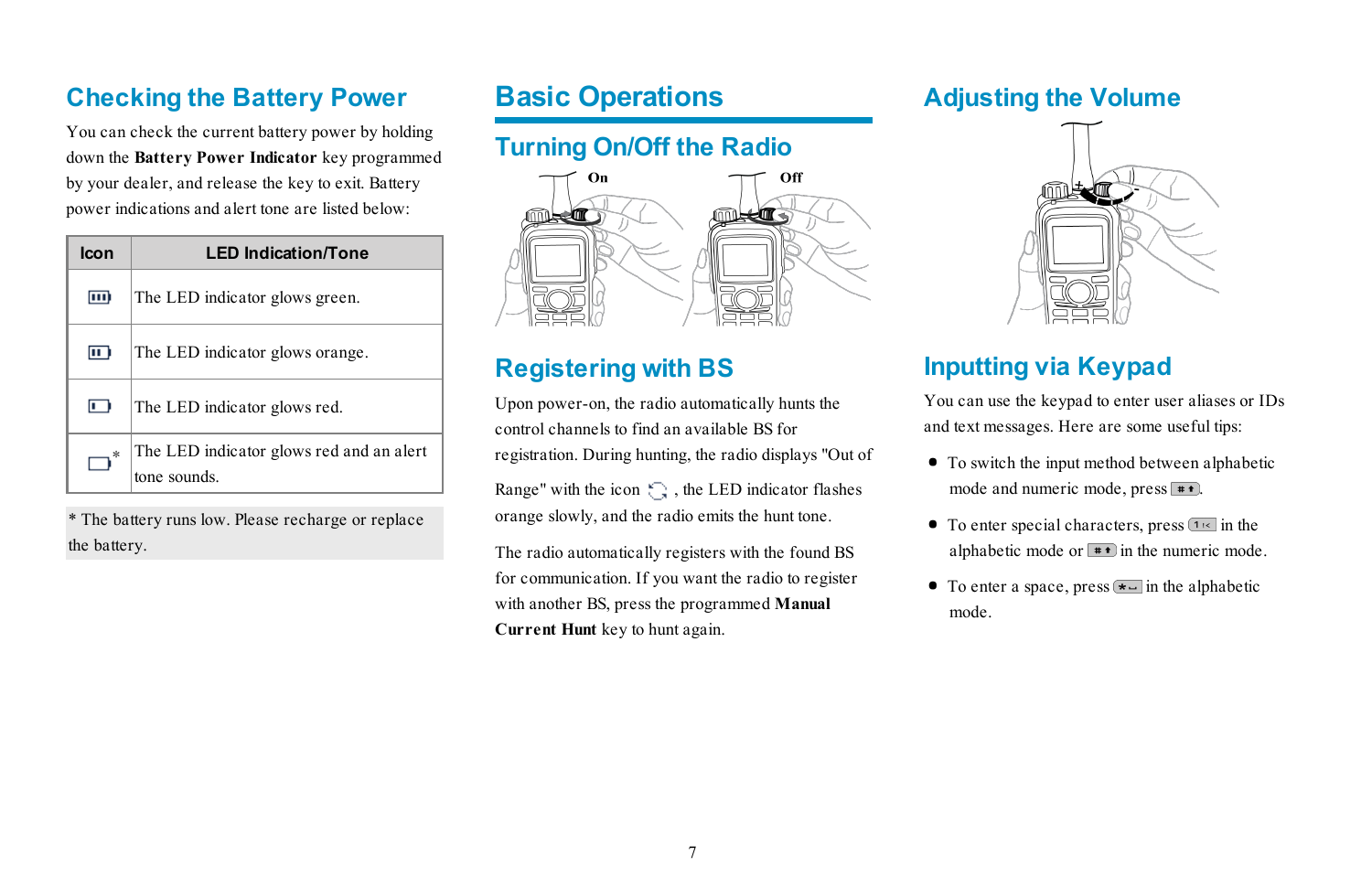# <span id="page-12-0"></span>**Locking or Unlocking Keys and Knobs**

When the keypad is not in use, it is recommended that you lock it to avoid accidental key presses. To lock or unlock the keypad, do one of the following:

· **Automatically** lock or unlock the keypad

The Keypad Lock feature allows the keypad to be locked automatically if no operation is being performed within a preset time period.

To enable this feature, go to **Menu** > Settings > **Radio Set** > **Keypad Lock**, select**Enable**, and set**Delay Time(s)** by pressing the **Up** or **Down** key.

To disable this feature, select**Disable** under the **Keypad Lock** menu.

· **Manually** lock or unlock the keypad

To manually lock or unlock the keypad, do one of the following on the home screen:

 Press the **Keypad Lock** key programmed by your dealer.

Press the **OK/Menu** key and then press  $\overline{\bullet}$ .

#### **O** Note

You can go to**Menu** > **Settings** > **Radio Set**

> **Optional Key** to set whether the keys and knobs still function when the keypad is locked .

## <span id="page-12-1"></span>**Selecting a Subgroup**

A subgroup is a collection of groups. To select a subgroup, do as follows:

- 1. Press the **OK/Menu** key or the programmed **Subgroup** key to access the**Subgroup** menu.
- 2. Select the appropriate subgroup.
- <span id="page-12-2"></span>3. Select**Set Default**, and press the **OK/Menu** key.

## **Selecting a Group Contact**

You can rotate the **Group Selector** knob to select an appropriate group contact. If no corresponding group contact is preset, the radio will emit a tone and display "No Group Program!" on the screen.

## <span id="page-12-3"></span>**Creating a Private Contact**

To add a new contact to the private contact list, go to **Menu** > **Contact** > **New Contact**, enter the ID and

alias of the new contact, and save it.

### **O** Note

The ID and alias of a new contact must be unique.

# <span id="page-12-4"></span>**Call Services**

After the radio is turned on and registered, you can make and receive calls. To ensure optimal voice quality of the receiving radio, keep the microphone about 2.5 to 5 centimeters away from your mouth when the radio is transmitting.

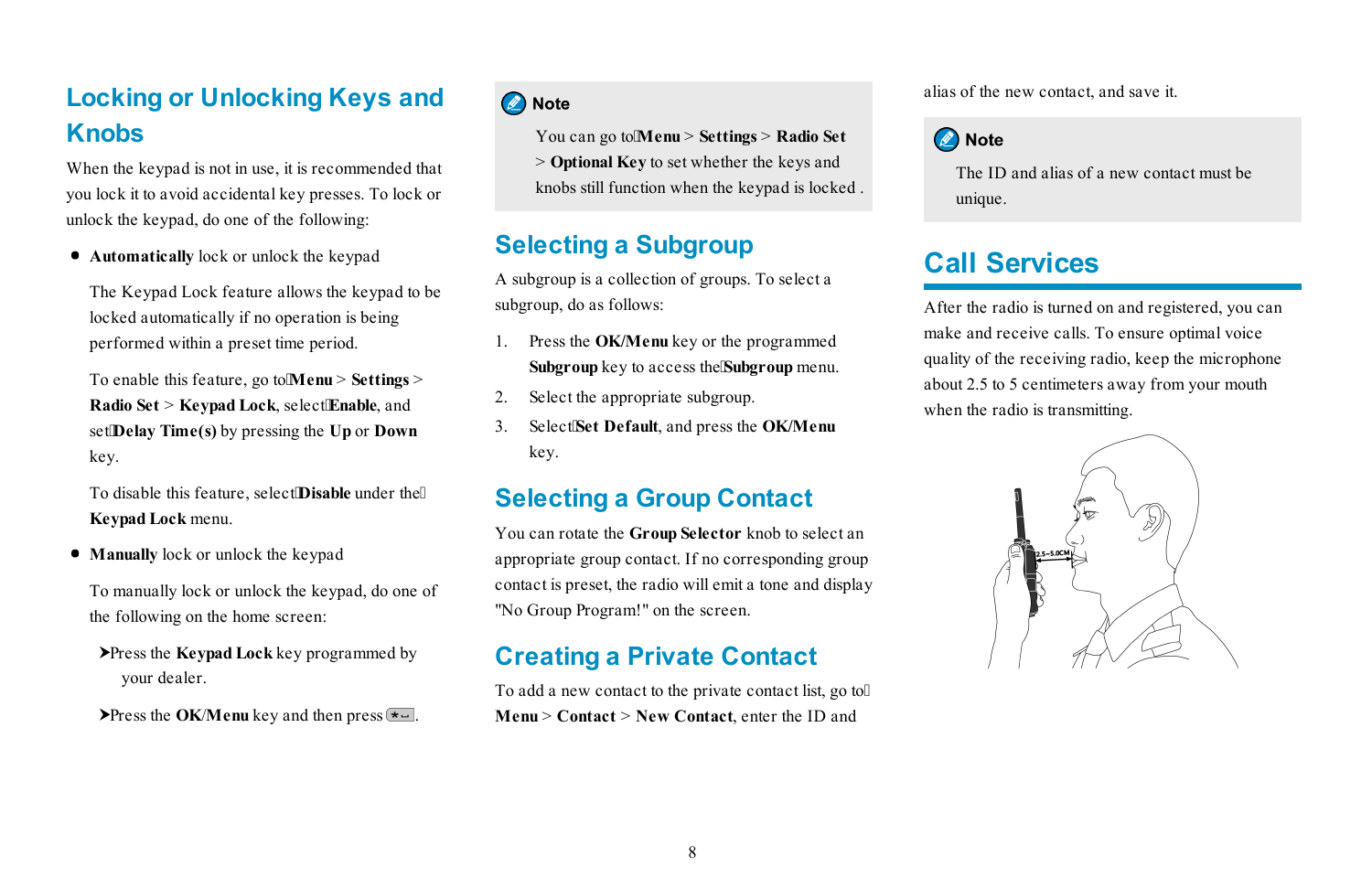#### Note

If the radio does not register successfully or an empty group is selected by the **Group Selector** knob, the radio cannot initiate any call.

## <span id="page-13-0"></span>**Group Call**

A group call is a call from an individual user to a group of users. In a group call, both the calling party and called parties can speak.

#### **Initiating a Group Call**

You can press and hold the **PTT** key to directly initiate a group call to the group contact selected by the **Group Selector** knob. In this case, the radio displays  $\sqrt{\cdot}$  on the screen.

For other ways to initiate a group call, refer to the corresponding Feature Book'lpenwf gf with the product.

#### **O** Note

If your dealer assigns a group contact to the programmed **One Touch Call/Menu** key, you can initiate a group call to the designated group contact by pressing the key.

### **Answering a Group Call**

You can answer a group call without any operation. After the group call is established successfully, the radio emits a tone and displays  $\Diamond$  on the screen.

### **Ending/Exiting a Group Call**

You can press  $\Box$  to end an outgoing group call or exit an incoming group call.

For other situations in which a group call is terminated, refer to the corresponding Feature Book kpenwf gf with the product.

## <span id="page-13-1"></span>**Private Call**

A private call is a call from an individual user to another individual user.

### **Initiating a Private Call**

- 1. Go to **Menu** -> **Contact** -> **Favorites/Private Contact**.
- 2. Use the **Up** or **Down** key to select the contact to be called.
- 3. Press and hold the **PTT** key to initiate a private call. In this case, the radio displays  $\sqrt{\phantom{a}}$  on the screen

For other ways to initiate a private call, refer to the corresponding Feature Book lpen fgf with the product.

#### **O** Note

If your dealer assigns a private contact to the programmed **One Touch Call/Menu** key, you can initiate a private call to the designated contact by pressing the key.

#### **Answering a Private Call**

There are two ways to answer a private call.

· **FOACSU**

When you receive a private call, the radio emits the incoming call tone and displays  $\sqrt{\cdot}$  on the screen.

You can press  $\boxed{\phantom{a}}$  or press and hold the **PTT** key within the preset time period to answer the call. After the call is established successfully, the radio emits a tone and displays  $\Diamond$  on the screen. If you do not answer this call, the radio will display  $(x \times y)$ on the screen to notify you of the missed call.

· **OACSU**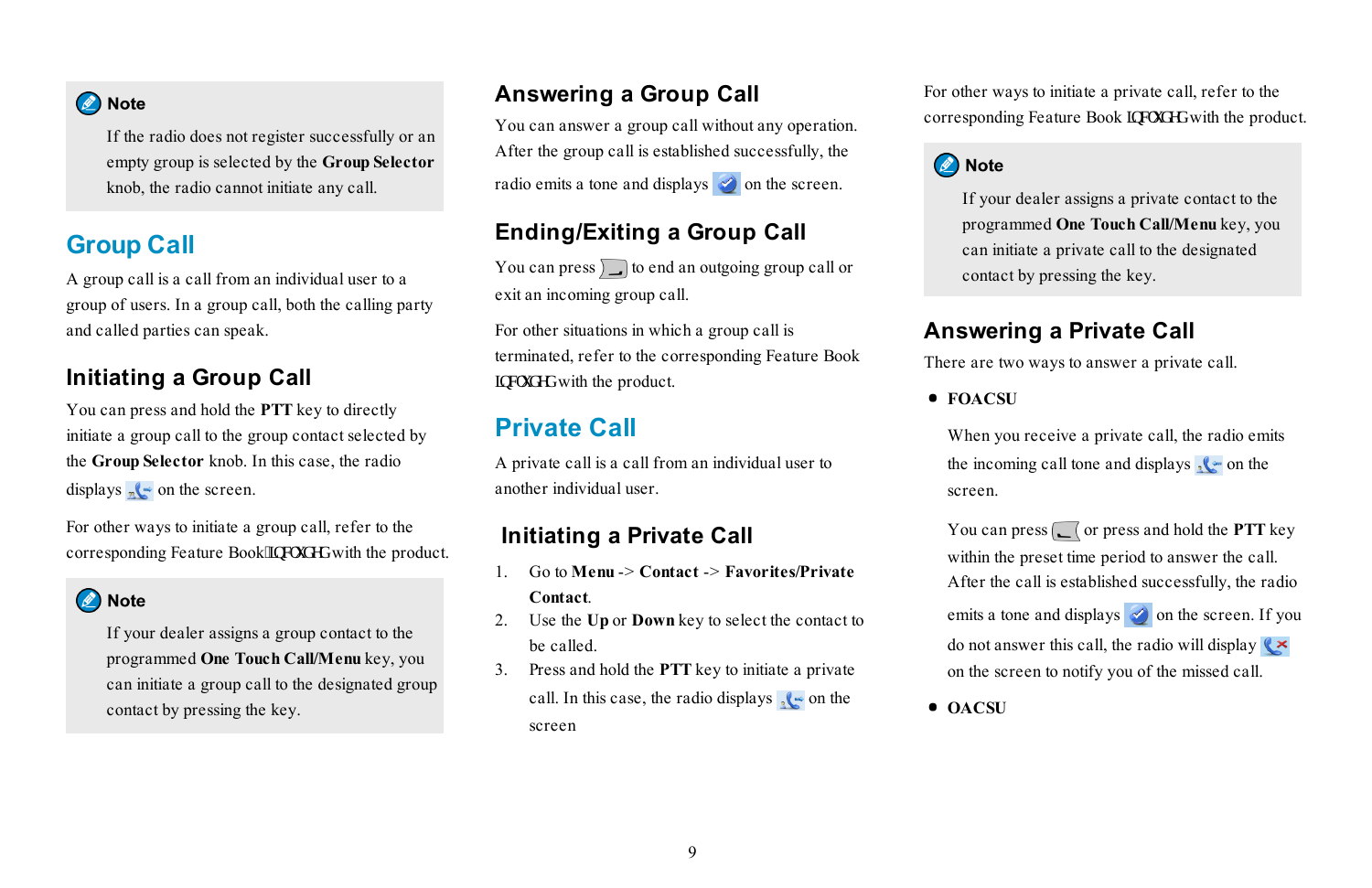You can answer a private call without any operation. The call is established automatically, and the radio displays  $\Diamond$  on the screen.

### **Ending a Private Call**

You can press  $\int$  to end a private call.

For other situations in which a private call is terminated, refer to the corresponding Feature Book kpenwf gf with the product.

# <span id="page-14-0"></span>**Emergency Call**

In case of emergency, you can use the Emergency Call feature to ask for help from other personnel or the control center.

This feature needs to be configured and enabled by your dealer. For details, refer to the corresponding Feature Book included with the product.

# <span id="page-14-1"></span>**Message Services**

<span id="page-14-2"></span>Message services allow you to send and receive text and quick text messages.

# **Sending a Text Message**

To edit and then send a text message, do as follows:

- 1. Go to **Menu** > **Message** > **New Msg**, and then edit the text.
- 2. Press the **OK/Menu** key, and then select **Send**.
- 3. Select **Favorites**, **Private Contact**, **Group Contact**, or **Manual Dial**.
- 4. Select the required contact or enter the contact number.
- <span id="page-14-3"></span>5. Press the **OK/Menu** key to send the text message.

# **Sending a Quick Text Message**

Quick text messages are preprogrammed by your dealer, and you can edit each message before sending it. To send a quick text message, do as follows:

- 1. Go to **Menu** > **Message** > **Quick Text**, and then select the required quick text.
- 2. (Optional) Edit the quick text.
- 3. Press the **OK/Menu** key, and then select **Send**.
- 4. Select **Favorites**,**Private Contact**,**Group Contact**, or**Manual Dial**.
- 5. Select the required contact or enter the contact number.
- 6. Press the **OK/Menu** key to send the text message.

# <span id="page-14-4"></span>**Sending a Status Message**

Status messages are preprogrammed by your dealer, and you cannot edit the messages. To send a status message, do as follows:

- 1. Go to**Menu** > **Message** > **Status Msg**, and then select the required status message.
- 2. Press the **OK/Menu** key, and then select **Favorites**,**Private Contact**,**Group Contact**, or**Manual Dial**.
- 3. Select the required contact or enter the contact number.
- <span id="page-14-5"></span>4. Press the **OK/Menu** key to send the text message.

# **Viewing a Received Message**

To view a received message, do as follows:

- 1. Go to **Menu** > **Message** > **Inbox** > **Inbox List**, and then select the message to be viewed.
- 2. Press the **OK/Menu** key to view the details.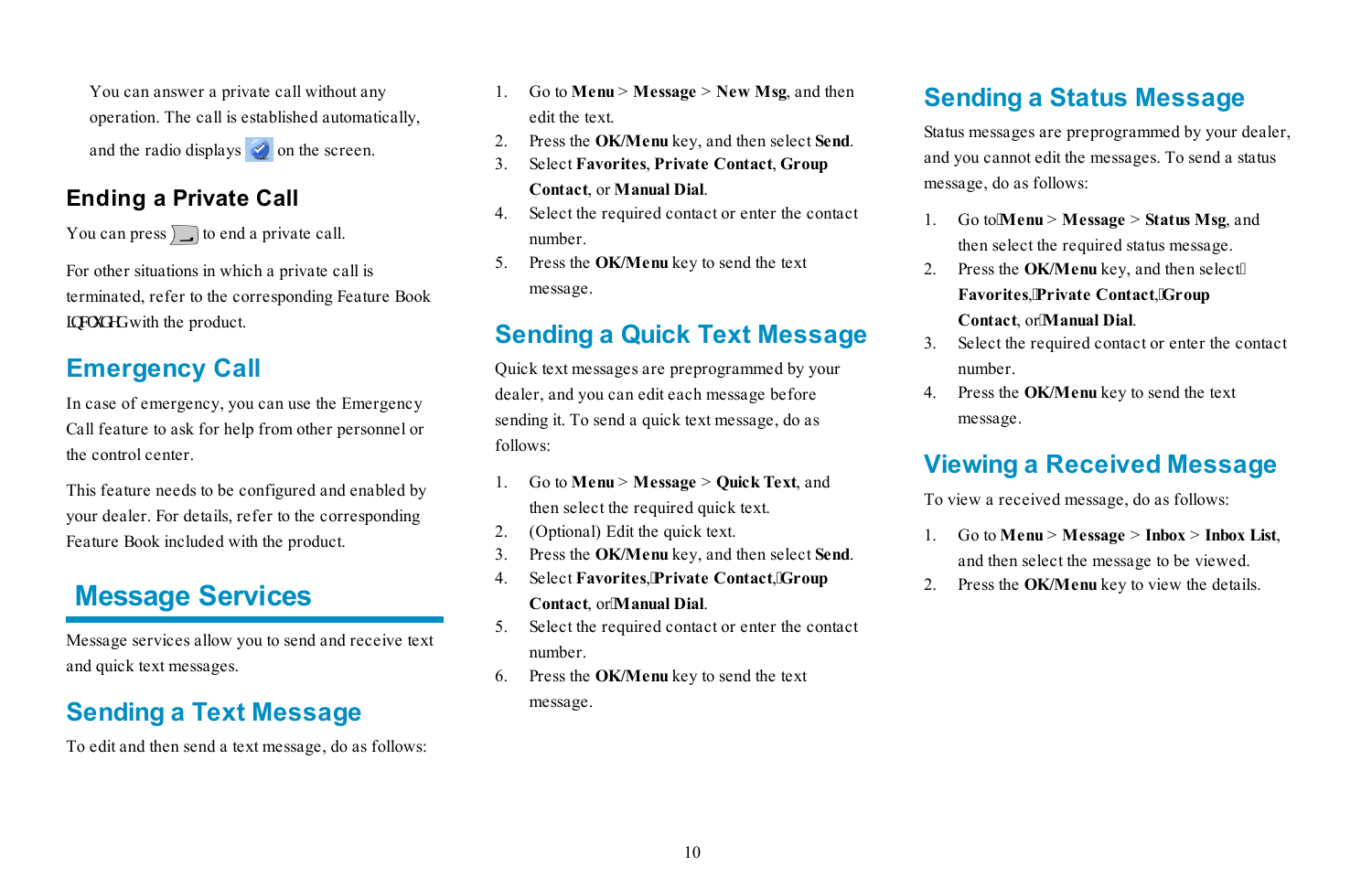# <span id="page-15-0"></span>**Troubleshooting**

| Phenomena                                                           | Analysis                                                                                 | Solution                                                                                        |
|---------------------------------------------------------------------|------------------------------------------------------------------------------------------|-------------------------------------------------------------------------------------------------|
| The radio cannot be turned on                                       | The battery may be installed improperly.                                                 | Remove and reattach the battery.                                                                |
|                                                                     | The battery power may run out.                                                           | Recharge or replace the battery.                                                                |
|                                                                     | The battery may suffer from poor contact caused by dirty or<br>damaged battery contacts. | Clean the battery contacts or replace the battery.                                              |
| The radio cannot register.                                          | The radio may not detect signals from the BS.                                            | Make sure the radio is within the coverage of the BS.                                           |
|                                                                     | The radio may not be authoriszed.                                                        | Contact the BS manager to check if the radio is authorised in the network<br>management system. |
| The radio registers repeatedly.                                     | The signal may be intermittent.                                                          | Make sure the radio is within the coverage of the BS.                                           |
| The radio cannot establish a call. The signal may be weak.          |                                                                                          | Make sure the radio is within the coverage of the BS.                                           |
| The called party disconnects<br>repeatedly during<br>lcommunication | The signal may be intermittent or weak.                                                  | Make sure the radio is within the coverage of the BS.                                           |
| The voice is unclear                                                | The signal may be weak.                                                                  | Make sure call participants are within the communication range.                                 |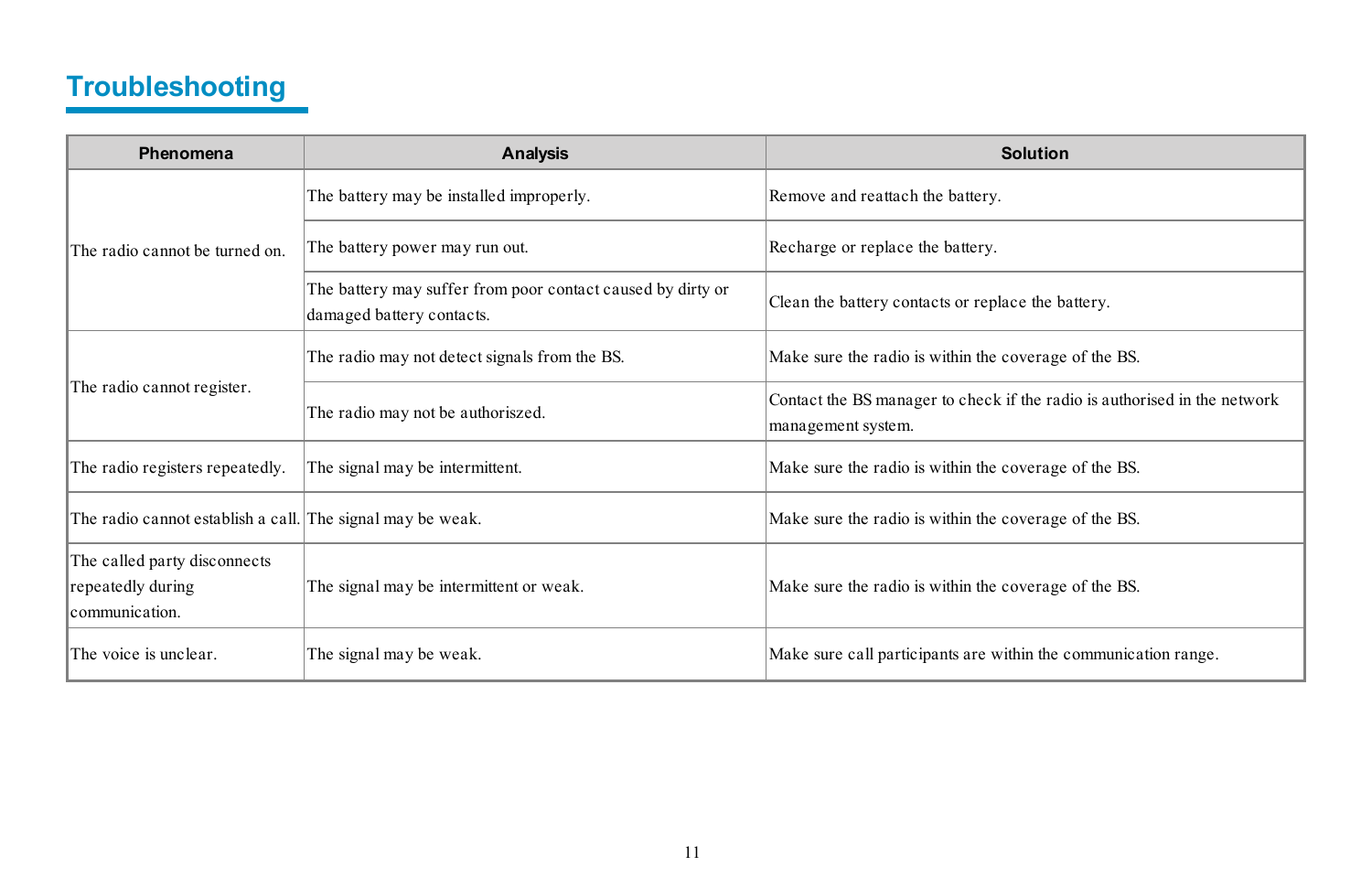| Phenomena                                                                   | Analysis                                                                                                                                                 | Solution                                                                                                                                    |
|-----------------------------------------------------------------------------|----------------------------------------------------------------------------------------------------------------------------------------------------------|---------------------------------------------------------------------------------------------------------------------------------------------|
| During reception, the voice is<br>weak, intermittent or totally<br>inactive | The battery power may be low.                                                                                                                            | Recharge or replace the battery.                                                                                                            |
|                                                                             | The volume level may be low.                                                                                                                             | Increase the volume by rotating the On-Off/Volume Control knob<br>clockwise, or request your dealer to disable the Digital MIC AGC feature. |
|                                                                             | The antenna may be loose or may be installed incorrectly.                                                                                                | Turn off the radio, and remove and then reattach the antenna.                                                                               |
|                                                                             | The speaker may be blocked.                                                                                                                              | Clean the surface of the speaker.                                                                                                           |
| You cannot communicate with<br>other group members.                         | The signal may be weak.                                                                                                                                  | Make sure you and the group members are within the communication range.                                                                     |
| You are unable to hear anyone<br>because of too much noise and<br>hiss      | The signal may be weak.                                                                                                                                  | Make sure call participants are within the communication range.                                                                             |
|                                                                             | You may be located in an unfavorable position. For example,<br>your communication may be blocked by high buildings or<br>blocked in an underground area. | Move to an open and flat area, and restart the radio to try again.                                                                          |
|                                                                             | It could be the result of external disturbance (such as<br>electromagnetic interference).                                                                | Stay away from equipment that may cause interference.                                                                                       |
| You cannot use the keys.                                                    | The keypad may fail to function temporarily.                                                                                                             | Restart the radio.                                                                                                                          |
| The LCD does not display any<br>information                                 | The LCD may fail to function temporarily.                                                                                                                | Restart the radio                                                                                                                           |

If the following solutions cannot fix your problems, or you may have some other queries, please contact us or your local dealer for more technical support.